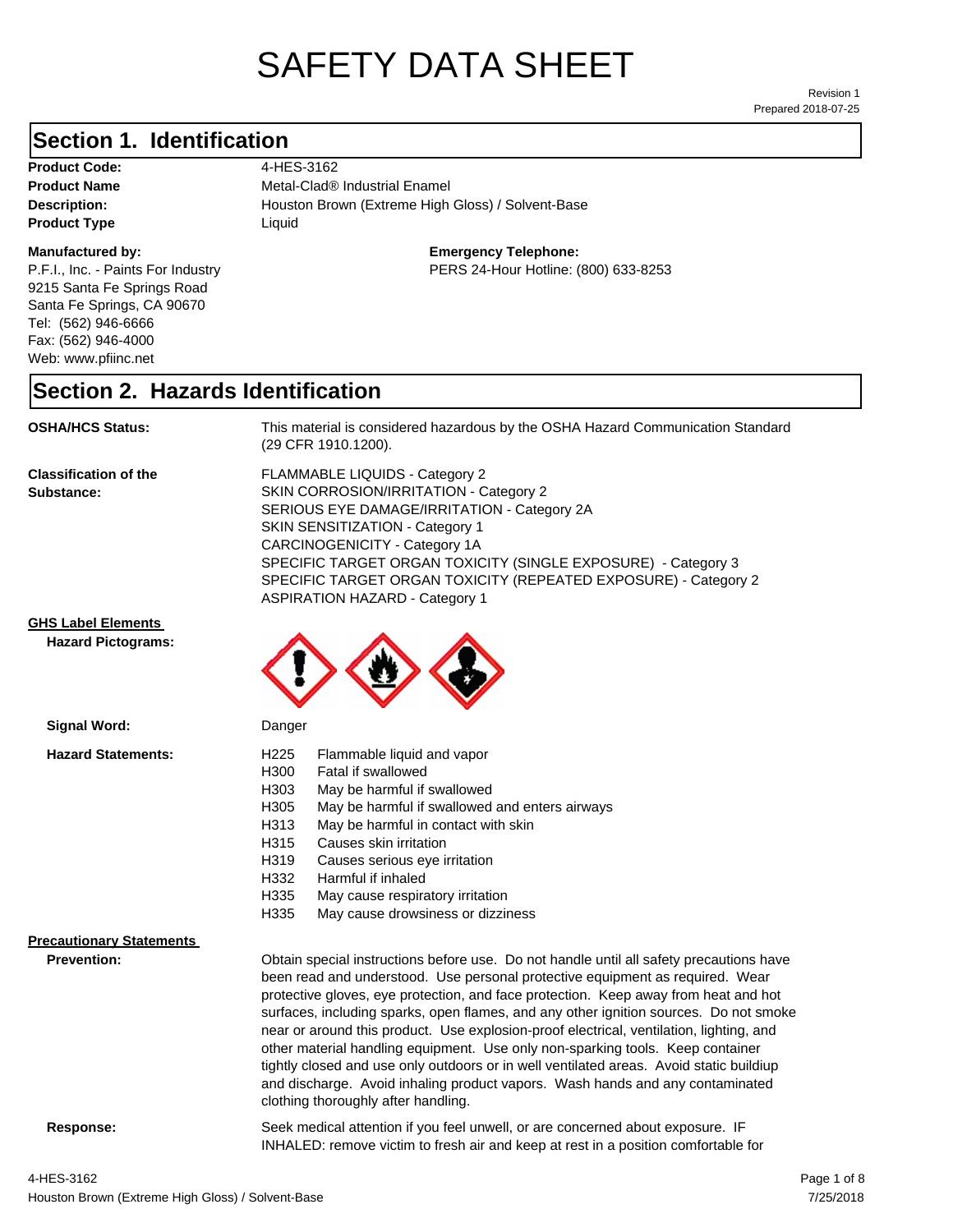| <b>Storage &amp; Disposal:</b>              | breathing. IF SWALLOWED: contact a poison control center or physician immediately.<br>Do not induce vomiting. IN CASE OF SKIN OR HAIR CONTACT: remove all<br>contaminated clothing, and wash skin with soap and water. If irritation or rash occurs,<br>get medical attention. IF IN EYES: rinse with copious amounts of water for several<br>minutes. Remove contact lenses, if present and easy to do so. If eye irritation persists,<br>seek medical attention.<br>Store in a locked and secure environment. Store in a cool, well ventilated area away<br>from direct sunlight and heat. Dispose of contents and container in accordance with all<br>local, regional, state, and federal regulations.                                                                                                                                                                                                                                                                                                                |
|---------------------------------------------|--------------------------------------------------------------------------------------------------------------------------------------------------------------------------------------------------------------------------------------------------------------------------------------------------------------------------------------------------------------------------------------------------------------------------------------------------------------------------------------------------------------------------------------------------------------------------------------------------------------------------------------------------------------------------------------------------------------------------------------------------------------------------------------------------------------------------------------------------------------------------------------------------------------------------------------------------------------------------------------------------------------------------|
| <b>Supplemental Label</b><br>Elements:      | Ensure adequate ventilation at all times when using this product and when sanding the<br>dried film. Wear an appropriate, NIOSH approved particulate respirator. Follow all<br>respirator manufacturer's directions for proper use. Abrading or sanding this product's<br>dried film may release crystalline silica which has been shown to cause lung damage<br>and may cause cancer following long term exposure. Rags, sandpaper, steel wool,<br>and other abrading materials or waste containing this product may spontaneously<br>combust when improperly disposed of. Product contains solvents which can cause<br>permanent brain and nervous system damage. Intentional misuse by concentrating<br>and inhaling the contents of this product can be harmful or fatal. Do not transfer<br>contents to another container.<br>PROPOSITION 65 WARNING: this product contains chemicals known to the State of<br>California to cause cancer and birth defects or other reproductive harm.<br>FOR INDUSTRIAL USE ONLY. |
| <b>Hazards not otherwise</b><br>classified: | None known.                                                                                                                                                                                                                                                                                                                                                                                                                                                                                                                                                                                                                                                                                                                                                                                                                                                                                                                                                                                                              |

## **Section 3. Composition/Information on Ingredients**

| Chemical Name / CAS No                                                       |
|------------------------------------------------------------------------------|
| Calcium Carbonate<br>1317-65-3<br>10 to 20%                                  |
| Regular Mineral Spirits<br>64741-41-9<br>10 to 20%<br>Vapor Pressure: 2 mmHg |
| Naphtha<br>64742-89-8<br>5 to 10%<br>Vapor Pressure: 12 mmHg                 |
| Xylene<br>1330-20-7<br>1 to 5%<br>Vapor Pressure: 1.06 kPa                   |
| <b>Mineral Spirits</b><br>8052-41-3<br>1 to 5%<br>Vapor Pressure: 2 mmHg     |
| Acetone<br>67-64-1<br>1 to 5%<br>Vapor Pressure: 30.796 kPA                  |

## **Section 4. First Aid Measures**

#### **Description of First Aid Measures**

| Eye Contact: | Immediately flush eyes with copious amounts of water. Remove any contact lenses.<br>Rinse for at least 10 minutes. Get medical attention.                                        |
|--------------|----------------------------------------------------------------------------------------------------------------------------------------------------------------------------------|
| Inhalation:  | Remove victim to fresh air and maintain in a rest position comfortable for breathing. If<br>fumes are still present, all rescuers should wear appropriate respirators. If victim |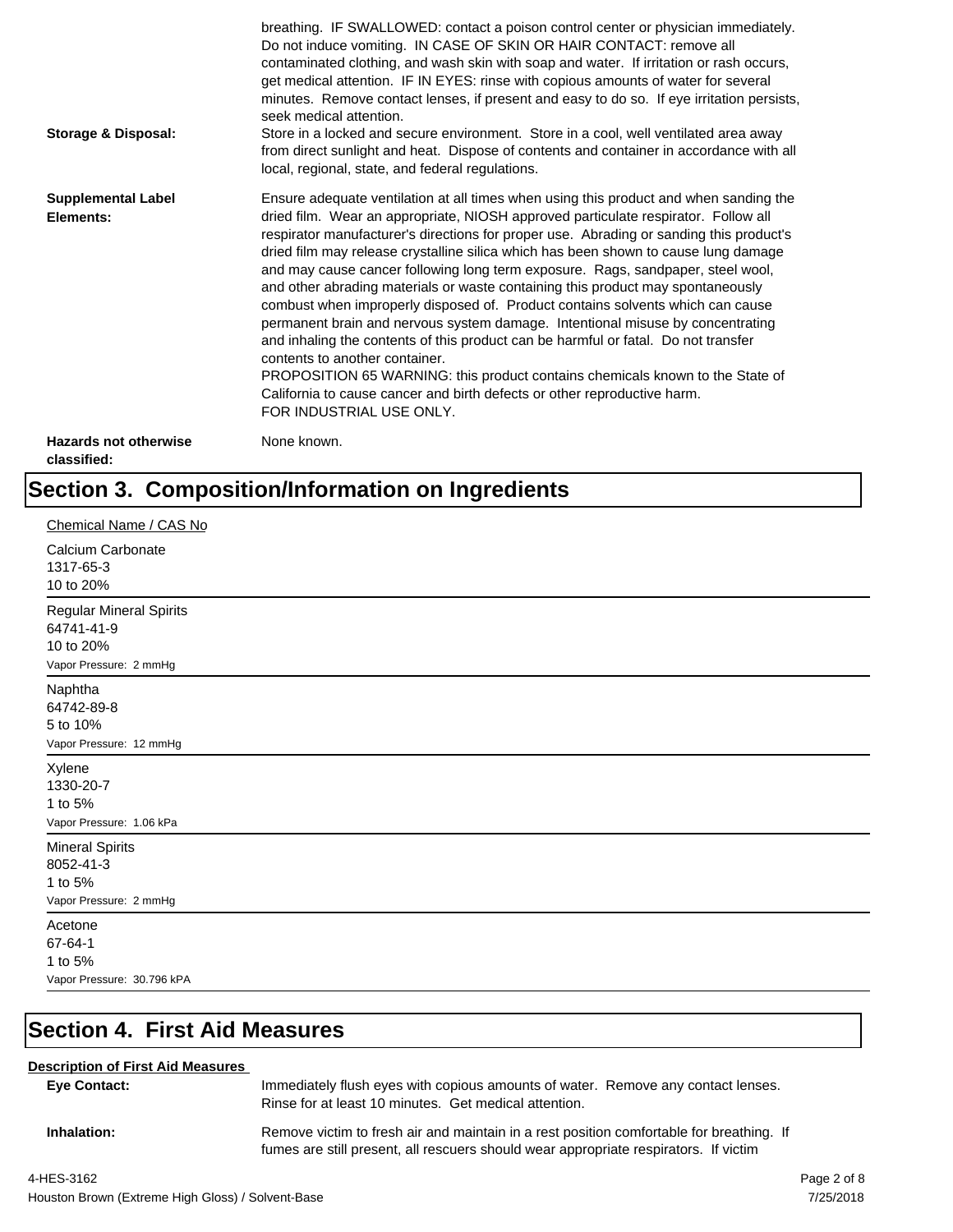| <b>Skin Contact:</b>                                | exhibits irregular breathing, trained personnel should provide artificial respiration or<br>oxygen. Mouth-to-mouth resuscitation may be dangerous. If necessary, contact a<br>poison control center or physician immediately. If victim is unconscious, place in a<br>recovery position and seek medical help immediately. Maintain an open airway for the<br>victim.<br>Wash affected areas with soap and water. Remove contaminated clothing and shoes.<br>Continue to rinse the affected area for at least ten minutes. Get medical attention if<br>discomfort continues. Avoid further exposure in the event of any symptoms or<br>complaints.                                                                                                                                                                                    |
|-----------------------------------------------------|---------------------------------------------------------------------------------------------------------------------------------------------------------------------------------------------------------------------------------------------------------------------------------------------------------------------------------------------------------------------------------------------------------------------------------------------------------------------------------------------------------------------------------------------------------------------------------------------------------------------------------------------------------------------------------------------------------------------------------------------------------------------------------------------------------------------------------------|
| Ingestion:                                          | If product is ingested, contact a poison control center or a physician immediately. Do<br>not induce vomitting. Rinse mouth with water and remove dentures, if any. Remove<br>victim to fresh air and keep at rest in a comfortable position to facilitate breathing. If<br>the victim is conscious and the product has been swallowed, provide small quantities of<br>water to drink. Cease if the victim feels sick, as vomitting may be dangerous.<br>Aspiration hazard if swallowed. This product can enter the lungs and cause damage.<br>If vomitting occurs, the head should be kept low so that vomit does not enter the lungs.<br>Never administer anything by mouth to an unconscious person. If unconscious, place<br>in a recovery position while medical attention is sought. Maintain an open airway for<br>the victim. |
| <b>Potential Acute Health Effects</b>               |                                                                                                                                                                                                                                                                                                                                                                                                                                                                                                                                                                                                                                                                                                                                                                                                                                       |
| <b>Eye Contact:</b>                                 | Causes serious eye irritation.                                                                                                                                                                                                                                                                                                                                                                                                                                                                                                                                                                                                                                                                                                                                                                                                        |
| Inhalation:                                         | Can cause central nervous system depression. May cause drowsiness and dizziness<br>as well as respiratory irritation.                                                                                                                                                                                                                                                                                                                                                                                                                                                                                                                                                                                                                                                                                                                 |
| <b>Skin Contact:</b>                                | Causes skin irritation. May cause an allergic skin reaction.                                                                                                                                                                                                                                                                                                                                                                                                                                                                                                                                                                                                                                                                                                                                                                          |
| Ingestion:                                          | Can cause central nervous system depression. May be fatal if swallowed and allowed<br>to enter airways. Irritating to mouth, throat and stomach.                                                                                                                                                                                                                                                                                                                                                                                                                                                                                                                                                                                                                                                                                      |
| <b>Over-Exposure Signs &amp; Symptoms</b>           |                                                                                                                                                                                                                                                                                                                                                                                                                                                                                                                                                                                                                                                                                                                                                                                                                                       |
| <b>Eye Contact:</b>                                 | Adverse symptoms may include: pain or irritation, watering, redness.                                                                                                                                                                                                                                                                                                                                                                                                                                                                                                                                                                                                                                                                                                                                                                  |
| Inhalation:                                         | Adverse symptoms may include: respiratory tract irritation, coughing, nausea or<br>vomiting, headache, drowsiness or fatigue, dizziness or vertigo, unconsciousness.                                                                                                                                                                                                                                                                                                                                                                                                                                                                                                                                                                                                                                                                  |
| <b>Skin Contact:</b>                                | Adverse symptoms may include: irritation, redness.                                                                                                                                                                                                                                                                                                                                                                                                                                                                                                                                                                                                                                                                                                                                                                                    |
| Ingestion:                                          | Adverse symptoms may include: nausea, vomiting.                                                                                                                                                                                                                                                                                                                                                                                                                                                                                                                                                                                                                                                                                                                                                                                       |
|                                                     | Indication of immediate medical attention and special treatment needed                                                                                                                                                                                                                                                                                                                                                                                                                                                                                                                                                                                                                                                                                                                                                                |
| <b>Notes to Physician:</b>                          | Treat symptomatically. Contact poison treatment specialists if large quantities have<br>been ingested or inhaled.                                                                                                                                                                                                                                                                                                                                                                                                                                                                                                                                                                                                                                                                                                                     |
| <b>Specific Treatments:</b>                         | None specified.                                                                                                                                                                                                                                                                                                                                                                                                                                                                                                                                                                                                                                                                                                                                                                                                                       |
| <b>Protection of First Aid</b><br><b>Providers:</b> | No action should be taken involving any personal risk or without proper training. If<br>fumes are still present, rescuers should wear appropriate respirators or a self<br>contained breathing apparatus. Mouth-to-mouth resuscitation may be dangerous for<br>the first aid provider. Wash all contaminated clothing with soap and water before<br>removal.                                                                                                                                                                                                                                                                                                                                                                                                                                                                          |

## **Section 5. Fire Fighting Measures**

| <b>Extinguishing Media</b>                        |                                                                                                                                                                                                                                                                                                                                                                                                                   |
|---------------------------------------------------|-------------------------------------------------------------------------------------------------------------------------------------------------------------------------------------------------------------------------------------------------------------------------------------------------------------------------------------------------------------------------------------------------------------------|
| Suitable Media:                                   | Dry chemical, CO2, water spray (fog), foam, dry sand.                                                                                                                                                                                                                                                                                                                                                             |
| Unsuitable Media:                                 | Do not use water jet.                                                                                                                                                                                                                                                                                                                                                                                             |
| <b>Specific Hazards:</b>                          | The material contains flammable liquid and vapor. Closed containers may explode<br>when exposed to extreme heat as a result of buildup of steam. Vapors may form<br>explosive mixtures with air. Vapors can travel to a source of ignition and flash back.<br>Keep containers tightly closed and isolate from heat, electrical equipment, sparks, and<br>open flames. No unusual fire or explosion hazards noted. |
| <b>Special Firefighting</b><br><b>Procedures:</b> | Water may be used to cool closed containers to prevent pressure buildup and possible<br>autoignition or explosion. Evacuate area and fight fire from safe distance. Containers<br>may explode when heated. Firefighters should wear appropriate protective equipment                                                                                                                                              |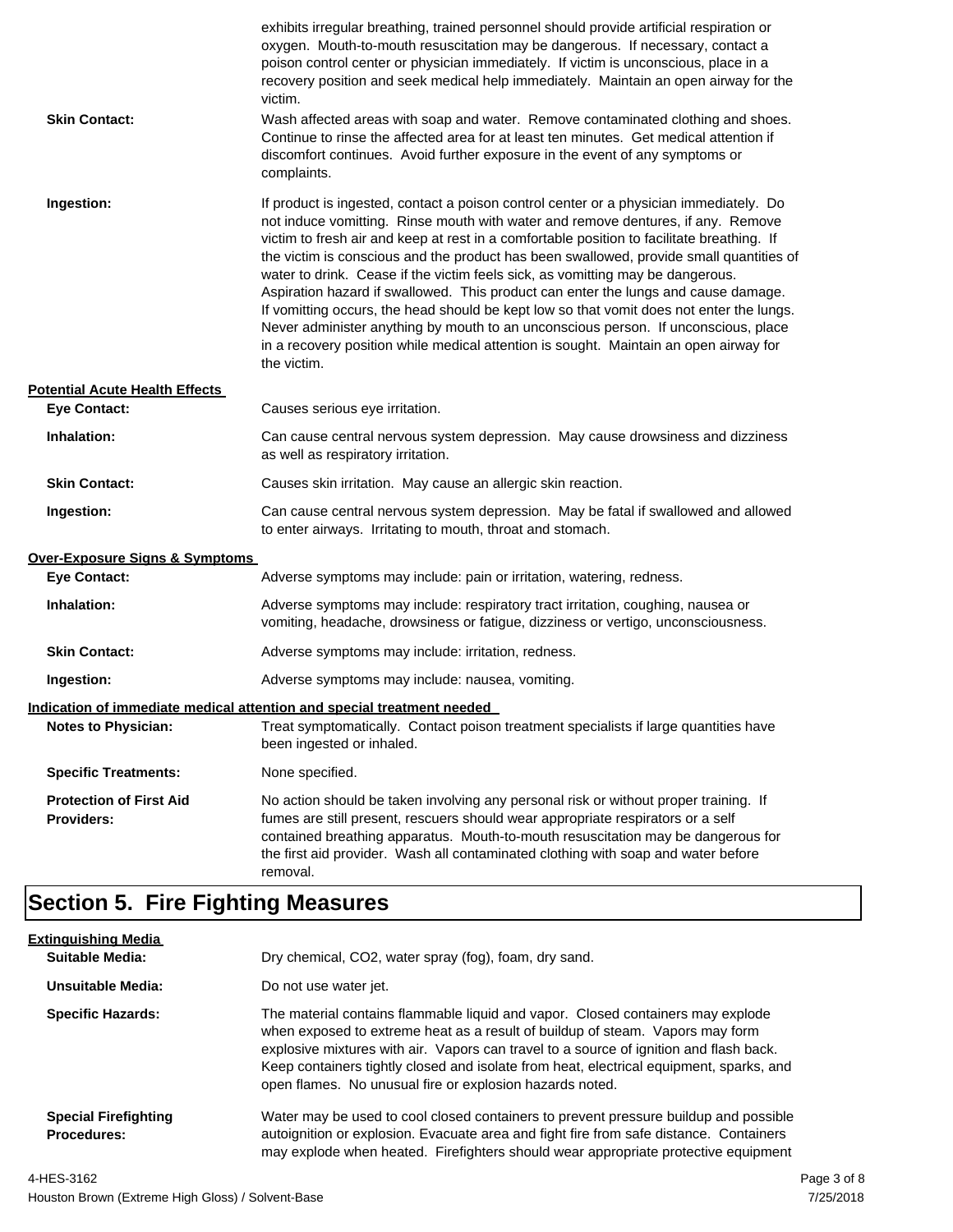#### **Section 6. Accidental Release Measures**

| <b>Environmental Precautions:</b>                        | Avoid dispersal of spilled material and runoff from contacting soil, waterways, drains,<br>and sewers. Inform the relevant authorities if the product has caused environmental<br>pollution.                                                                                                                                                                                                                                                                                                                                                                                        |
|----------------------------------------------------------|-------------------------------------------------------------------------------------------------------------------------------------------------------------------------------------------------------------------------------------------------------------------------------------------------------------------------------------------------------------------------------------------------------------------------------------------------------------------------------------------------------------------------------------------------------------------------------------|
| Steps to be Taken if Material<br>is Released or Spilled: | Contain spilled liquid with sand or earth. Do not use combustible materials such as<br>sawdust. Eliminate all ignition sources and use explosion-proof equipment. Place<br>material in a container and dispose of according to local, regional, state, and federal<br>regulations. Ventilate area and remove product with inert absorbent and non-sparking<br>tools. Do not incinerate closed containers.                                                                                                                                                                           |
| <b>Small Spills:</b>                                     | Stop leak if doing so can be done without risk. Remove containers from spill area.<br>Use non-sparking tools. Dilute with water and mop up if water-soluble. If not<br>water-soluble, absorb with inert dry material and place in appropriate waste container.<br>Dispose of via a licensed waste disposal contractor.                                                                                                                                                                                                                                                              |
| Large Spills:                                            | Stop leak if doing so can be done without risk. Remove containers from spill area.<br>Use non-sparking tools. Approach the release from upwind. Prevent entry into<br>sewers, waterways, basements, or confined areas. Wash spillages into an effluent<br>treatment plant or proceed as follows: contain and collect spillage with inert absorbent<br>materials and place in a container for disposal according to local regulations. Dispose<br>of via a licensed waste disposal contractor. See Section 1 for emergency contact<br>information and Section 13 for waste disposal. |

## **Section 7. Handling and Storage**

| Handling: | Wash thoroughly after handling. Eating, drinking, and smoking should be prohibited in<br>areas where this material is handled, stored, and processed. Wash hands and face<br>before eating or drinking. Remove contaminated clothing and launder before reuse.<br>Use only with adequate ventilation. Follow all SDS and label precautions even after<br>container is emptied, as it may retain product residues. Avoid breathing fumes, vapors,<br>or mist. Avoid contact with eyes, skin, and clothing. |
|-----------|-----------------------------------------------------------------------------------------------------------------------------------------------------------------------------------------------------------------------------------------------------------------------------------------------------------------------------------------------------------------------------------------------------------------------------------------------------------------------------------------------------------|
| Storage:  | Store in a dry, cool, well ventilated place. Keep container tightly closed while not in<br>use. Isolate from heat, electrical equipment, sparks, and open flame. Do not store<br>above 120 degrees Fahrenheit. Store large quantities in buildings designed and<br>protected for storage of NFPA Class II combustible liquids. Protect from heat,<br>moisture, and foreign materials.                                                                                                                     |

## **Section 8. Exposure Controls/Personal Protection**

| Chemical Name / CAS No<br>Calcium Carbonate<br>1317-65-3<br>10 to 20%               | <b>OSHA Exposure Limits</b><br>$15 \text{ mg/m}$ | <b>ACGIH Exposure Limits</b><br>10 mg/m3 | <b>Other Exposure Limits</b> |
|-------------------------------------------------------------------------------------|--------------------------------------------------|------------------------------------------|------------------------------|
| <b>Regular Mineral Spirits</b><br>64741-41-9<br>10 to 20%<br>Vapor Pressure: 2 mmHg | 100 ppm                                          | 100 ppm                                  |                              |
| Naphtha<br>64742-89-8<br>5 to 10%<br>Vapor Pressure: 12 mmHg                        | 500 ppm                                          | 300 ppm                                  |                              |
| Xylene<br>1330-20-7<br>1 to 5%<br>Vapor Pressure: 1.06 kPa                          | 100 ppm                                          | 100 ppm                                  |                              |
| <b>Mineral Spirits</b><br>8052-41-3<br>1 to 5%                                      | 100 ppm                                          | 100 ppm                                  |                              |
| 4-HES-3162                                                                          |                                                  |                                          | Page 4 of 8                  |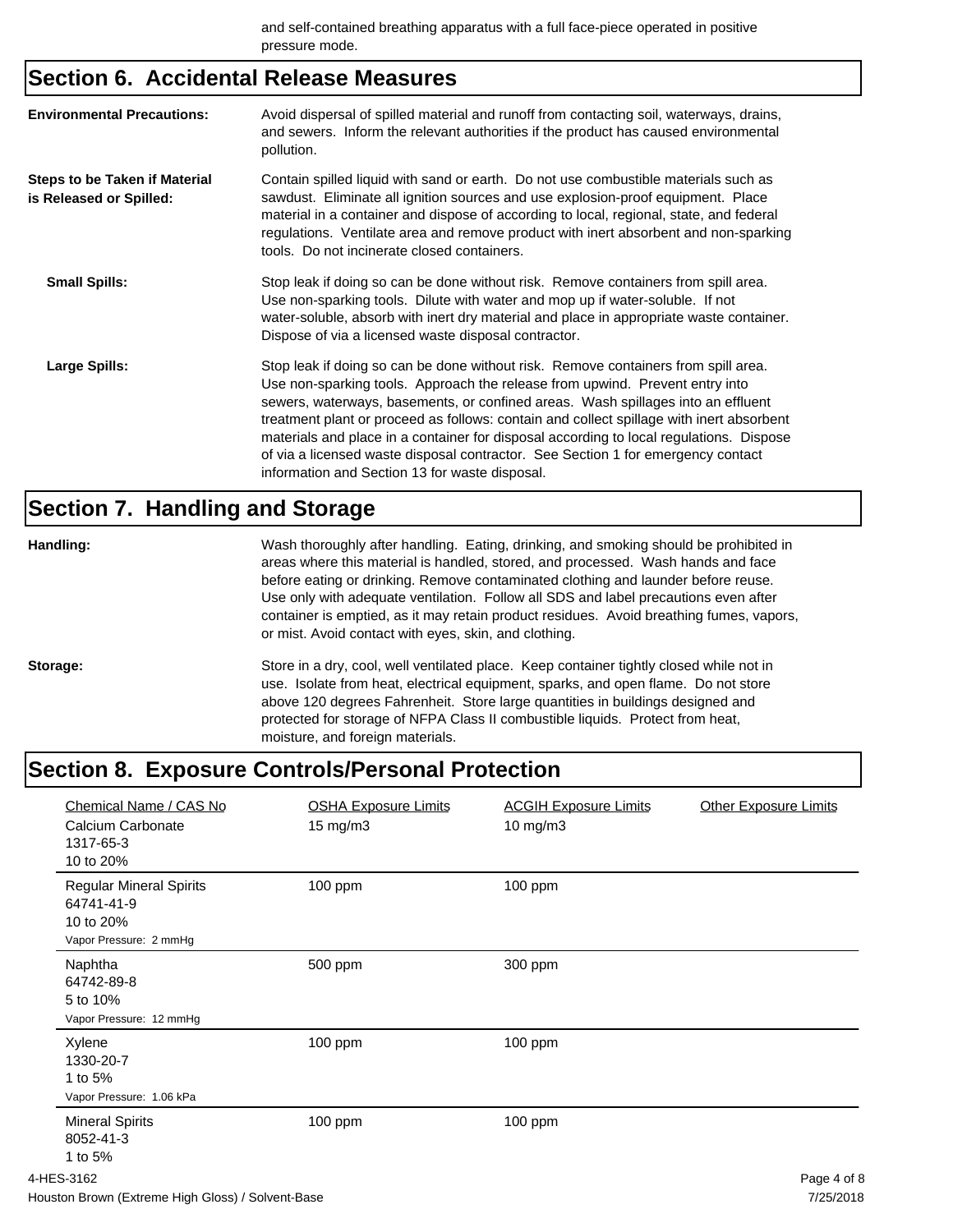| Vapor Pressure: 2 mmHg                                      |                                               |                                                                                                                                                                                                                                                                                                                                                                                                                                                                                                                                                                                                                                                                                                                                                                                               |
|-------------------------------------------------------------|-----------------------------------------------|-----------------------------------------------------------------------------------------------------------------------------------------------------------------------------------------------------------------------------------------------------------------------------------------------------------------------------------------------------------------------------------------------------------------------------------------------------------------------------------------------------------------------------------------------------------------------------------------------------------------------------------------------------------------------------------------------------------------------------------------------------------------------------------------------|
| Acetone<br>67-64-1<br>1 to 5%<br>Vapor Pressure: 30.796 kPA | 1,000 ppm                                     | 500 ppm                                                                                                                                                                                                                                                                                                                                                                                                                                                                                                                                                                                                                                                                                                                                                                                       |
| <b>Engineering Controls:</b>                                |                                               | Use process enclosures, local exhaust ventilation, or other engineering controls to<br>keep worker exposure to airborne contaminants below any recommended or statutory<br>limits. The engineering controls also need to keep gas, vapor, or dust concentrations<br>below any lower explosive limits. Use explosion-proof ventilation equipment.                                                                                                                                                                                                                                                                                                                                                                                                                                              |
| <b>Environmental Controls:</b>                              |                                               | Emissions from ventilation or work process equipment should be checked to ensure<br>they comply with the requirements of environmental protection legislation. In some<br>cases, fume scrubbers, filters, and other engineering modifications to the process<br>equipment may be required to reduce emissions to acceptable levels.                                                                                                                                                                                                                                                                                                                                                                                                                                                           |
| <b>Respiratory Protection:</b>                              | adequate protection.                          | Use a properly fitted, air-purifying or air-fed respirator complying with an approved<br>standard if a risk assessment indicates this is necessary. Respiratory protection<br>programs that meet OSHA 1910.134 and ANSI Z88.2 requirements must be followed<br>when workplace conditions warrant a respirator's use. A NIOSH/MSHA approved<br>respirator with an organic vapor cartridge may be permissible under circumstances<br>where airborne concentrations are expected to exceed exposure limits. Protection<br>provided by air purifying respirators is limited. Use a positive pressure, air supplied<br>respirator if there is any potential for an uncontrolled release, exposure levels are not<br>known, or in any circumstances where air purifying respirators may not provide |
| <b>Skin Protection:</b>                                     | used.                                         | Use impervious, chemical resistant gloves to prevent prolonged skin contact and<br>absorption of material through the skin. Nitrile or neoprene gloves may afford<br>adequate protection. Personal protective equipment for the body should be selected<br>based on the task being performed and the risks involved, and should be approved by<br>a specialist before handling this product. Where there is a risk of ignition from static<br>electricity, wear anti-static protective clothing. For best protection, the clothing should<br>include anti-static boots, gloves, and overalls. Appropriate footwear should always be                                                                                                                                                           |
| <b>Eye Protection:</b>                                      | times to protect against splashes of liquids. | Safety eyewear, such as splash goggles or a full face shield, should be worn at all                                                                                                                                                                                                                                                                                                                                                                                                                                                                                                                                                                                                                                                                                                           |
| <b>Hygienic Measures:</b>                                   |                                               | Wash thoroughly with soap and water before eating, drinking, or smoking. Remove<br>contaminated clothing immediately and launder before reuse.                                                                                                                                                                                                                                                                                                                                                                                                                                                                                                                                                                                                                                                |

## **Section 9. Physical and Chemical Properties**

| <b>Physical State:</b>        | Liquid            |
|-------------------------------|-------------------|
| Odor:                         | Solvent odor      |
|                               |                   |
| Vapor Density                 | Heavier than air  |
| Vapor Density                 | 4.20              |
| Vapor Pressure                | 6 mmHq            |
| <b>Evaporation Rate</b>       | Slower than ether |
| Boiling Range                 | 56 to 157 C       |
| Specific Gravity (SG)         | 1.064             |
| Material VOC (Lb / Gal)       | 2.61              |
| Material VOC $(g/L)$          | 312.90            |
| Coating VOC (Lb/Gal)          | 2.67              |
| Coating VOC (g/L)             | 319.78            |
| Flash Point:                  | 32 C (90 F)       |
| Autoignition:                 | Will not occur    |
| LEL:                          | $1.0 \%$          |
| UEL:                          | 12.8%             |
| <b>Partition Coefficient.</b> | Not available     |
| n-octanol/water:              |                   |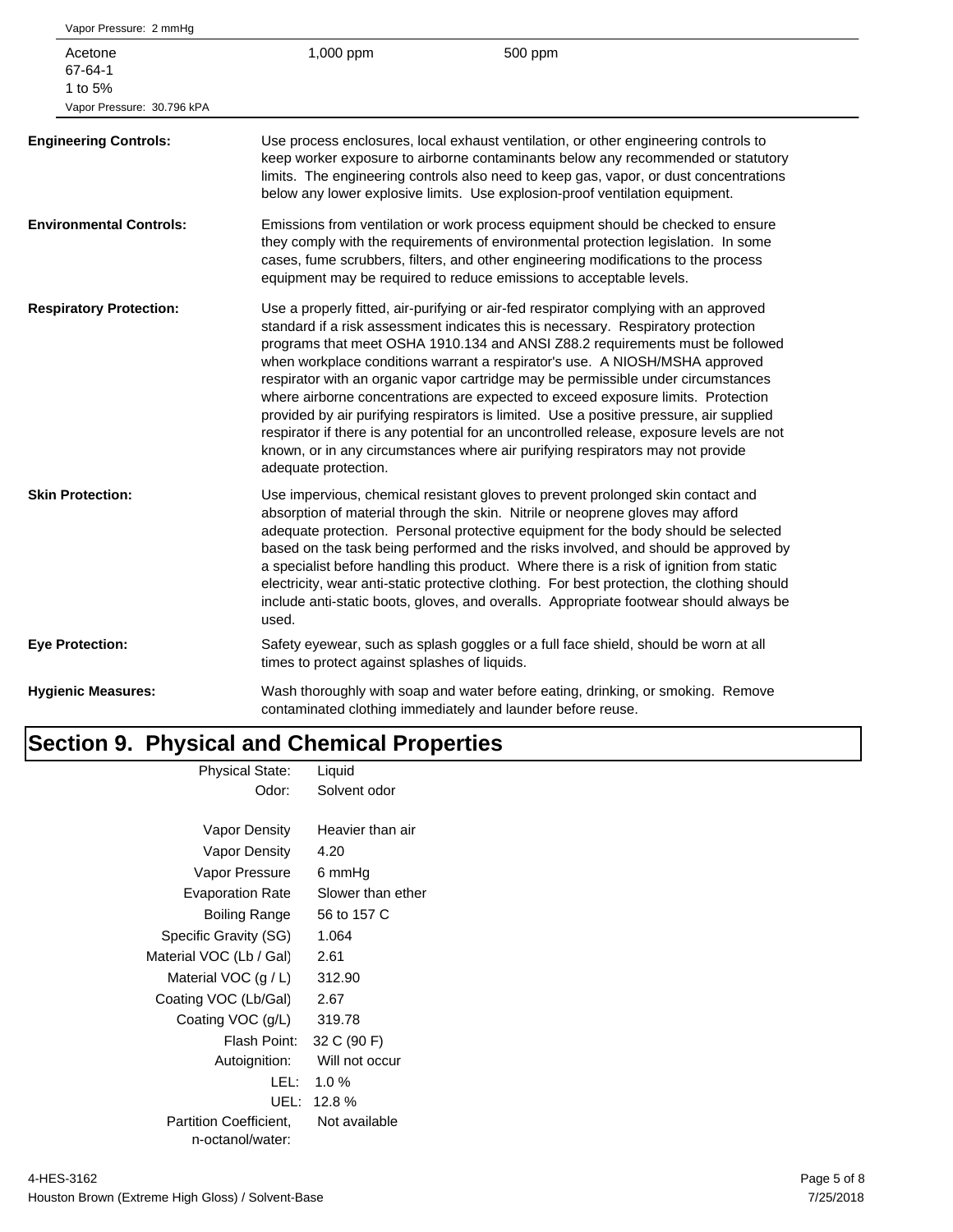## **Section 10. Stability and Reactivity**

| strong bases.                                                                                                                                                                                                                                                 |  |
|---------------------------------------------------------------------------------------------------------------------------------------------------------------------------------------------------------------------------------------------------------------|--|
| Incompatible with strong oxidizing agents.<br>Incompatibility:                                                                                                                                                                                                |  |
| By open flame, carbon monoxide and carbon dioxide. When heated to decomposition,<br><b>Hazardous Decomposition:</b><br>product emits acrid smoke and irritating fumes. Contains solvents which may form<br>carbon monoxide, carbon dioxide, and formaldehyde. |  |
| Will not occur under normal conditions.<br><b>Hazardous Polymerization:</b>                                                                                                                                                                                   |  |
| Stability:<br>The product is stable.                                                                                                                                                                                                                          |  |

#### **Section 11. Toxicological Information**

| <b>Effects of Over-Exposure</b> |                                                                                                                                                                                                                                                                                                                                                                                                                                                                                                                                                                                                                                                                                                                                                                                                                                                                                                                                                                                                                                                                                                                                                                                                                                                                                                                                                                                                                      |  |
|---------------------------------|----------------------------------------------------------------------------------------------------------------------------------------------------------------------------------------------------------------------------------------------------------------------------------------------------------------------------------------------------------------------------------------------------------------------------------------------------------------------------------------------------------------------------------------------------------------------------------------------------------------------------------------------------------------------------------------------------------------------------------------------------------------------------------------------------------------------------------------------------------------------------------------------------------------------------------------------------------------------------------------------------------------------------------------------------------------------------------------------------------------------------------------------------------------------------------------------------------------------------------------------------------------------------------------------------------------------------------------------------------------------------------------------------------------------|--|
| <b>Eye Contact:</b>             | Causes serious eye irritation.                                                                                                                                                                                                                                                                                                                                                                                                                                                                                                                                                                                                                                                                                                                                                                                                                                                                                                                                                                                                                                                                                                                                                                                                                                                                                                                                                                                       |  |
| <b>Skin Contact:</b>            | Prolonged or repeated skin contact may cause irritation. Allergic reactions are<br>possible.                                                                                                                                                                                                                                                                                                                                                                                                                                                                                                                                                                                                                                                                                                                                                                                                                                                                                                                                                                                                                                                                                                                                                                                                                                                                                                                         |  |
| Inhalation:                     | Harmful if inhaled. High gas, vapor, mist, or dust concentrations may be harmful if<br>inhaled. Avoid breathing fumes, spray, vapors, or mist. May cause headaches and<br>dizziness. High vapor concentrations are irritating to the eyes, nose, throat, and lungs.<br>Prolonged or excessive inhalation may cause respiratory tract irritation.                                                                                                                                                                                                                                                                                                                                                                                                                                                                                                                                                                                                                                                                                                                                                                                                                                                                                                                                                                                                                                                                     |  |
| Ingestion:                      | Harmful or fatal if swallowed. Aspiration hazard if swallowed; can enter lungs and<br>cause damage.                                                                                                                                                                                                                                                                                                                                                                                                                                                                                                                                                                                                                                                                                                                                                                                                                                                                                                                                                                                                                                                                                                                                                                                                                                                                                                                  |  |
| <b>Chronic Hazards:</b>         | High concentrations may lead to central nervous system effects (drowsiness,<br>dizziness, nausea, headaches, paralysis, burred vision) and damage. Reports have<br>associated repeated and prolonged occupational overexposure to solvents with<br>permanent brain and nervous system damage. Contains carbon black pigment.<br>Chronic inflammation, lung fibrosis, and lung tumors have been observed in<br>experimental tests involving rats exposed to excessive concentrations of carbon black<br>and several insoluble dust particles for long periods of time. Tumors have not been<br>observed in other species under similar circumstances. Epidemiological studies of<br>North American workers show no evidence of clinically significant negative health<br>effects from occupational exposure to carbon black. Carbon black is listed as a Group<br>2B - Possibly Carcinogenic to Humans, by IARC and is proposed to be listed as A4 -<br>Not Classified as a Human Carcinogen by the American Conference of Governmental<br>Industrial Hygienists. Significant exposure is unlikely during typical application of this<br>product by roller or brush. Risk of overexposure depends on the duration and level of<br>exposure to dust from such processes as repeated sanding of dried surfaces, or<br>inhalation of spray mist, and the actual concentration of carbon black in the product<br>formula. |  |
|                                 | Product contains titanium dioxide, which is listed as a Group 2B - Possibly<br>Carcinogenic to Humans by IARC. No significant exposure to titanium dioxide is<br>anticipated while using this product, in which titanium dioxide is bound to other<br>materials including resin and other pigments, during brush or rolling application.<br>Overexposure risks depend on duration and level of exposure to dust, such as from<br>repeated sanding of this product's dried film, or inhalation of spray mist, and the actual<br>concentration of titanium dioxide in the product formula. For additional information,<br>refer to IARC Monograph, Volume 93, 2010.                                                                                                                                                                                                                                                                                                                                                                                                                                                                                                                                                                                                                                                                                                                                                    |  |
| <b>Primary Routes of Entry:</b> | Eye contact, ingestion, inhalation, absorption through the skin, skin contact.                                                                                                                                                                                                                                                                                                                                                                                                                                                                                                                                                                                                                                                                                                                                                                                                                                                                                                                                                                                                                                                                                                                                                                                                                                                                                                                                       |  |
| <b>Acute Toxicity Values:</b>   | Acute effects of this product have not been tested. Available data on individual<br>components, if any, will be listed below.                                                                                                                                                                                                                                                                                                                                                                                                                                                                                                                                                                                                                                                                                                                                                                                                                                                                                                                                                                                                                                                                                                                                                                                                                                                                                        |  |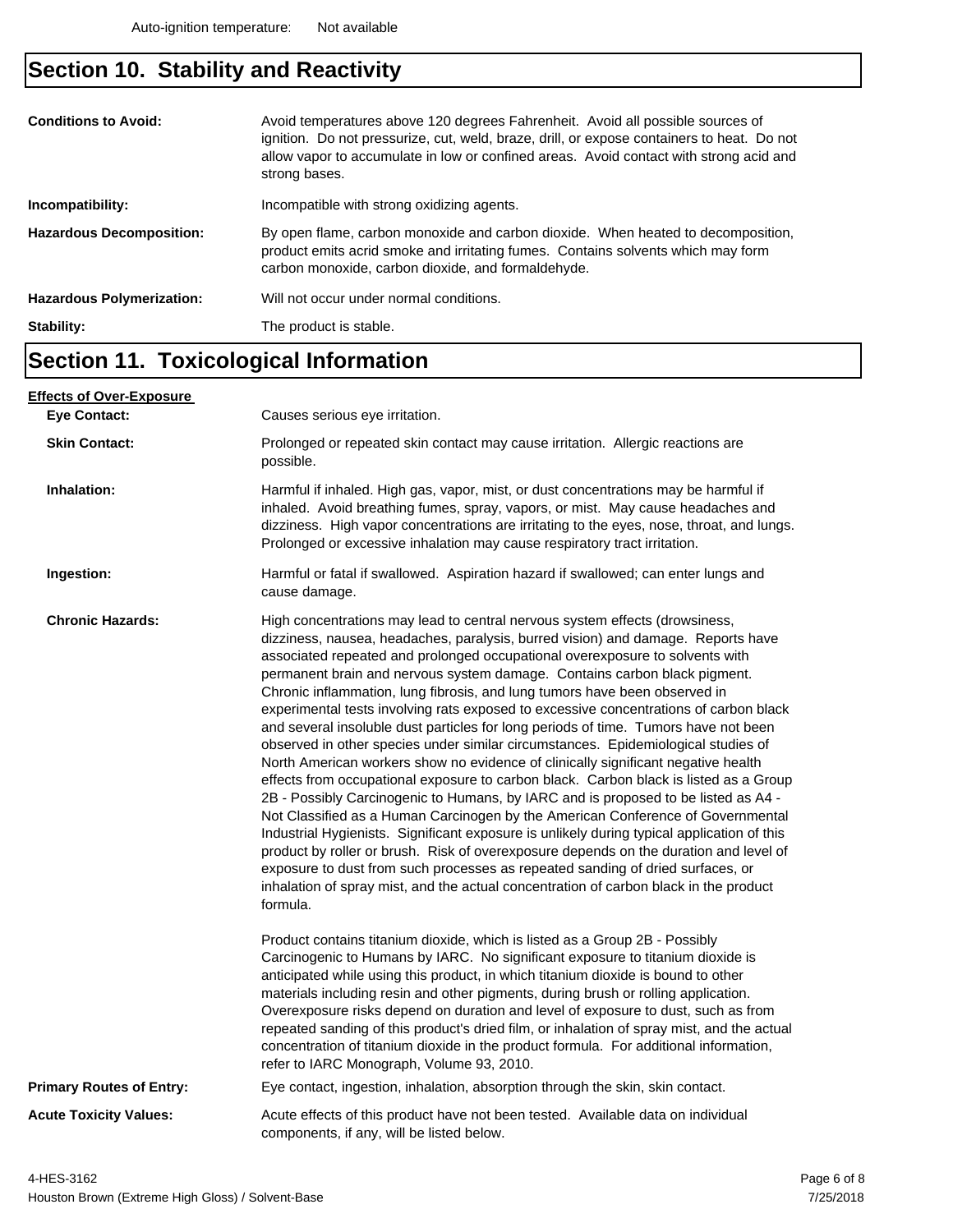**Ecological Information:** Product is a mixture of listed components.

#### **Section 13. Disposal Information**

**Disposal Considerations:** The generation of waste should be avoided or minimized wherever possible. Disposal of this product, solutions, and any by-products should at all times comply with relevant environmental protection regulations and waste disposal regulations, in addition to any local or regional restrictions which may be in effect. Surplus and non-recyclable products should be disposed of via a licensed waste disposal contractor. Waste should not be disposed of untreated to the sewer unless fully compliant with the requirements of all authorities with jurisdiction. Waste packaging should be recycled whenever possible. Incineration or landfill should only be considered when recycling is not feasible. Take care when handling empty containers as they may retain some residual product. Vapor from residue may create a flammable or explosive atmosphere within the used container. Do not expose empty containers to heat or sparks, and do not weld, cut, or grind used containers unless they have been thoroughly cleaned. Avoid contact of spilled material with soil, waterways, drains, and sewer systems.

#### **Section 14. Transport Information**

|                          | Domestic (US DOT) | <b>International (IMDG)</b> | Air (IATA) | Canada (TDG) |
|--------------------------|-------------------|-----------------------------|------------|--------------|
| <b>UN Number:</b>        | 1263              | 1263                        | 1263       | 1263         |
| <b>UN Shipping Name:</b> | Paint             | Paint                       | Paint      | Paint        |
| <b>Hazard Class:</b>     | 3                 | 3                           | 3          | 3            |
| <b>Packing Group:</b>    | Ш                 | Ш                           | Ш          | Ш            |
| <b>Limited Quantity:</b> | Yes               | Yes                         | Yes        | Yes          |
|                          |                   |                             |            |              |

**Special Considerations:** The presence of a shipping description for a particular mode of transport does not indicate that the product is packaged suitably for that mode of transport. All packaging should be reviewed for suitability prior to shipment, so that compliance with applicable regulations can be ensured. Compliance with all applicable regulations is the sole responsibility of the person offering the product for transport. Persons loading and unloading dangerous goods should be trained in all the risks associated with the substances at hand, and on all actions to be taken in case of an emergency situation.

#### **Section 15. Regulatory Information**

| <b>U.S. Federal Regulations</b><br><b>CERCLA - SARA Hazard</b><br>Category: | This product has been reviewed according to the EPA hazard categories promulgated by<br>Sections 311 and 312 of the Superfund Amendment and Reauthorization Act of 1986.<br>known as SARA Title III, and is considered to meet the following categories under<br>applicable conditions: |  |  |
|-----------------------------------------------------------------------------|-----------------------------------------------------------------------------------------------------------------------------------------------------------------------------------------------------------------------------------------------------------------------------------------|--|--|
|                                                                             | Fire Hazard, Acute Health Hazard, Chronic Health Hazard                                                                                                                                                                                                                                 |  |  |
| <b>SARA Section 313:</b>                                                    | This product contains the following substances subject to the reporting requirements of<br>Section 313 of Title III of the Superfund Amendment and Reauthorization Act of 1986 as<br>well as 40 CFR Section 372:                                                                        |  |  |
|                                                                             | 1330-20-7<br>Xylene 1.0 - 5%                                                                                                                                                                                                                                                            |  |  |
| <b>Toxic Substances Control</b><br>Act:                                     | This product contains the following chemical substances subject to the reporting<br>requirements of TSCA 12(B) if exported from the United States:                                                                                                                                      |  |  |